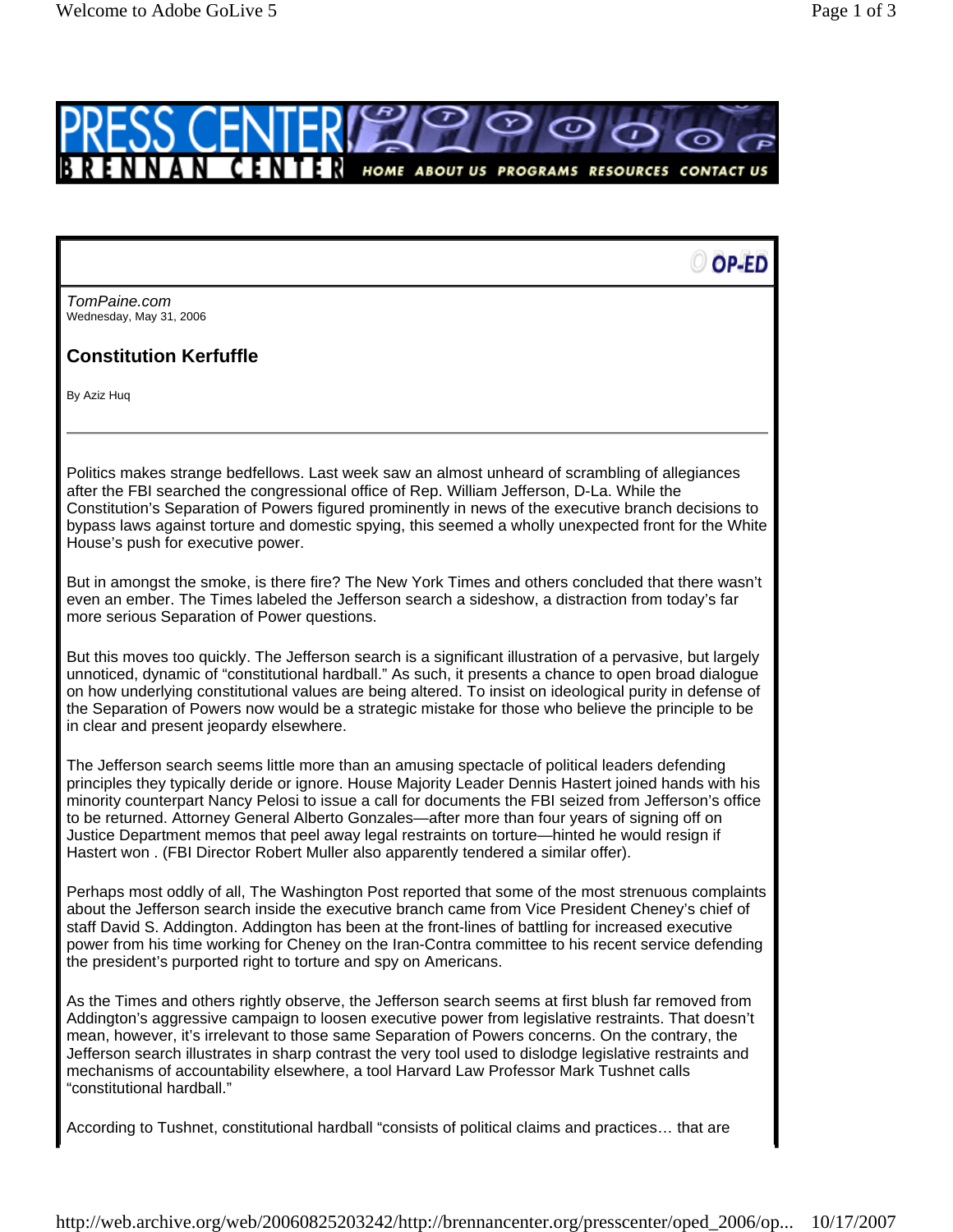without question within the bounds of existing constitutional doctrine and practice but are nonetheless in some tension with existing pre-constitutional understandings." In other words, constitutional hardball happens when someone tries to change the practices government actors use to put the Constitution into action. Tushnet cites the furor over judicial filibusters and the use of recess appointments as examples. He uses these to argue that politicians use constitutional hardball to shift the playing field of political and constitutional understandings to give one side an enduring advantage.

The present administration excels in constitutional hardball, especially when it comes to executive power. From the Cheney energy taskforce to Justice Department legal opinions authorizing the override of otherwise binding laws against torture and domestic spying, we can trace a pattern of concerted efforts to stake out new rules of the game. On some occasions (such the Justice Department's memos on torture and spying) this meant sidelining fundamental Constitutional principles.

And a Republican-dominated Congress has largely acquiesced albeit with some noble exceptions, such as Sen. Arlen Specter. The senator from Pennsylvania valiantly voted against General Michael Hayden's confirmation on the ground that Hayden had supervised the NSA's illegal domestic spying activities.

Regardless of the final constitutional merits, the FBI's move boldly essays a change in the social practices and understandings that largely make up the Separation of Powers between executive and legislative. The Jefferson search is the first such event in 219 years. This sort of thing, done for the first time, changes the balance of power between Congress and White House even if it turns out to be constitutional.

As this rather melodramatic example illustrates, constitutional hardball comes to the fore in times when a constitution's basic understandings are under stress and thus changing. Since 9/11, the Separation of Powers has been on the anvil. As in any time of national crisis, the executive branch's ability to act quickly with secret information comes to the fore (although Katrina shows it can be poorly used). In an age of multi-agency intelligence services scanning every American's every electronic communication, what does the Separation of Powers mean? How do we best realize its values?

These are hard questions. But Congress to date has been warming the bench. Meanwhile, the executive seized the initiative in areas where Congress is under scant pressure to act, encroaching on non-citizens' rights and setting up sweeping surveillance programs. No constituency of voters mobilizes on these issues. Most members of the public shrug off the executive's decisions to override bars against torture and unlimited detention on the (flawed) assumption that these decisions will never effect them. Domestic spying has an incremental effect on a huge number of people—but may hit no one group especially hard. Collective action problems mean it is hard to turn this diffuse injury into an effective form of political protest.

The Jefferson search squarely puts into play Congress's own interests. It's now the House's own ox being gored. Thus, while Addington's alarm may reflect some pure commitment to constitutional theory, it may also reflect concern that the FBI's search risks waking a slumbering Congress. A real dialogue might then begin on what the Separation of Powers means in an age of counter-terrorism. We might begin to see real efforts to rein in executive overreaching.

The FBI's search may thus be a signal chance to draw broad attention to Separation of Powers problems elsewhere, and to begin the public debate needed on what that constitutional principle means today. It may be an opportunity to think imaginatively about new structures for maintaining a real balance between the branches, and a chance to condemn foolish executive initiatives policies that have us less safe and less free.

This would, indeed, be a debate long overdue and long needed.

--------------------------------------------------------------------------------

**ABOUT THE WRITER**